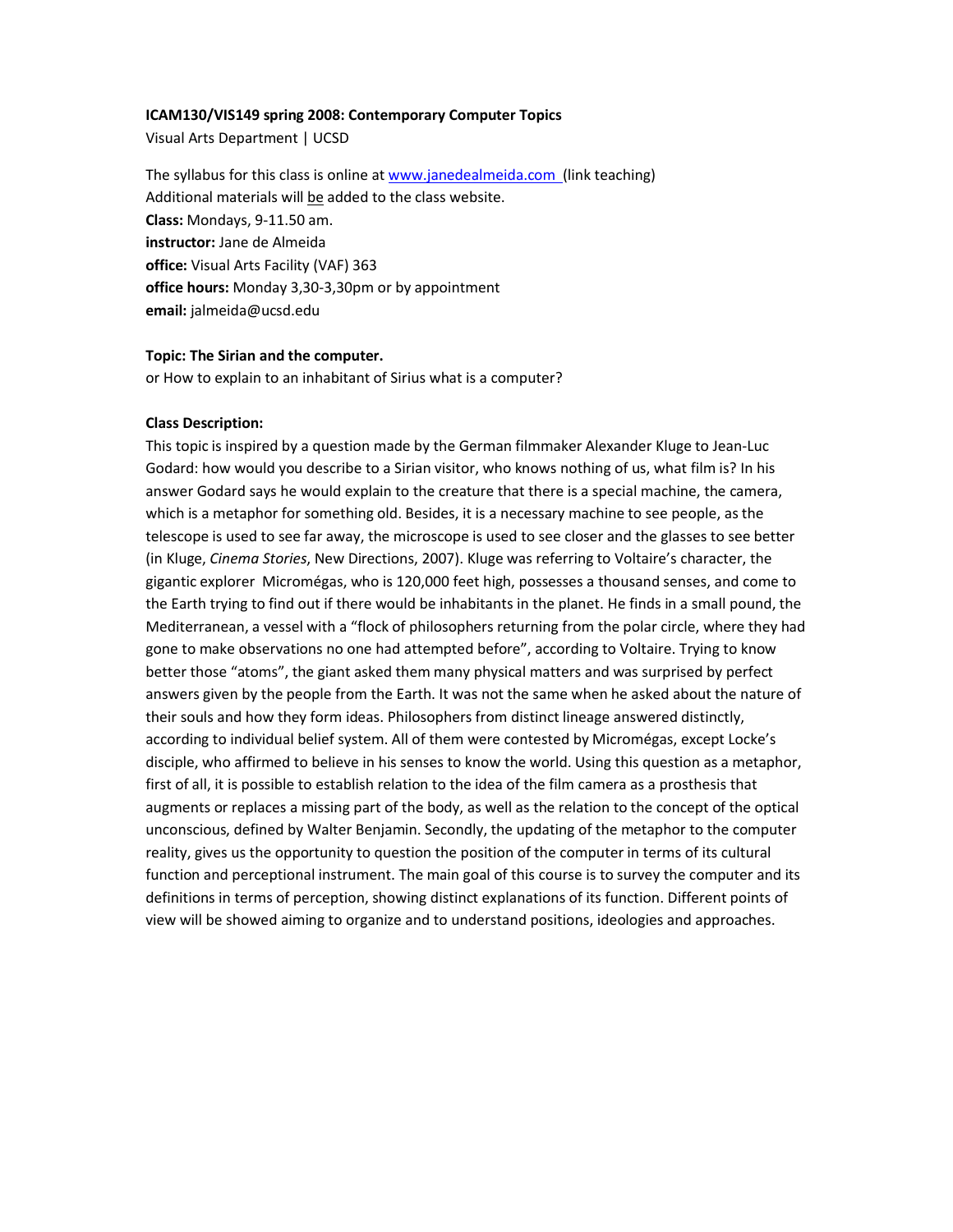- 1. Introduction: Voltaire's issues about Micromégas and Kluge's interview My mother has always seen silent movies.
- 2. Modern consciousness: attention, distraction and reflection. Beginning of the last century's technological apparatus and the changing of the subjectivity. New optical instruments: the stereoscope, the kaleidoscope, the phenakistiscope, the diorama. The privilege of the visuality.

References:

CRARY, Jonathan. *Techniques of the Observer on Vision and Modernity in the Nineteenth Century*, MIT Press, 1992. ."Modernity and the problem of the observer" and "Subjective vision and the separation of the senses", 1-24 and 67-96

\_\_\_\_\_\_\_\_\_\_\_\_\_ *Suspensions of Perception: Attention, Spectacle, and Modern Culture*, MIT Press, 2001. "Introduction", and "Modernity and the Problem of Attention", 1-79.

Voltaire, François. "Micromégas" in *Micromégas and other short fictions*. London, Penguin Books, 2003. pp. 17-35

Wikipedia: http://en.wikipedia.org/wiki/Microm%C3%A9gas

About Micromégas: http://www.globusz.com/ebooks/Micromegas2/00000010.htm

Machines: http://stephenherbert.co.uk/muychron02b.htm

Diorama:

http://images.google.com/imgres?imgurl=http://www.midley.co.uk/diorama/Diorama\_Wood\_1\_3\_ files/diorama\_wood\_fig\_02.gif&imgrefurl=http://www.midley.co.uk/diorama/Diorama\_Wood\_1\_3. htm&h=400&w=322&sz=35&hl=en&start=76&um=1&tbnid=gP9PhBSoW1GBgM:&tbnh=124&tbnw= 100&prev=/images%3Fq%3Ddiorama%26start%3D72%26ndsp%3D18%26um%3D1%26hl%3Den%26 client%3Dfirefox-a%26rls%3Dorg.mozilla:en-US:official%26sa%3DN

Filmography:

Documentary about Georges Méliès. (*La Magie Méliès* - França - 1997 – 102 mins Directed by Patrick Montgomery e Luciano Martinengo).

3. The Optical Unconscious: Benjamin and "The work of art…". Rosalind Krauss and the influence of the optical unconscious in Modern Art. Chapter One, 1-30

References:

Benjamin. Walter. "The work of art in the age of mechanical reproduction"

http://pages.emerson.edu/Courses/spring00/in123/workofart/benjamin.htm

http://www.marxists.org/reference/subject/philosophy/works/ge/benjamin.htm

Krauss, Rosalind. *Optical Unconscious*, MIT Press, 1994.

About Optical Unconscious: http://findarticles.com/p/articles/mi\_m0268/is\_n10\_v31/ai\_14156134 Youtube: http://br.youtube.com/watch?v=5VJgSy87b8U (Mouvements des images – Marcel

Duchamp)

Filmography:

Clair, René. *Entr'Act*, 1924.

Youtube: http://br.youtube.com/watch?v=FjFW138iqpc&NR=1

Ray, Man, *Emak-Bakia*, 1926.

Youtube: http://br.youtube.com/watch?v=lWoE4J467lc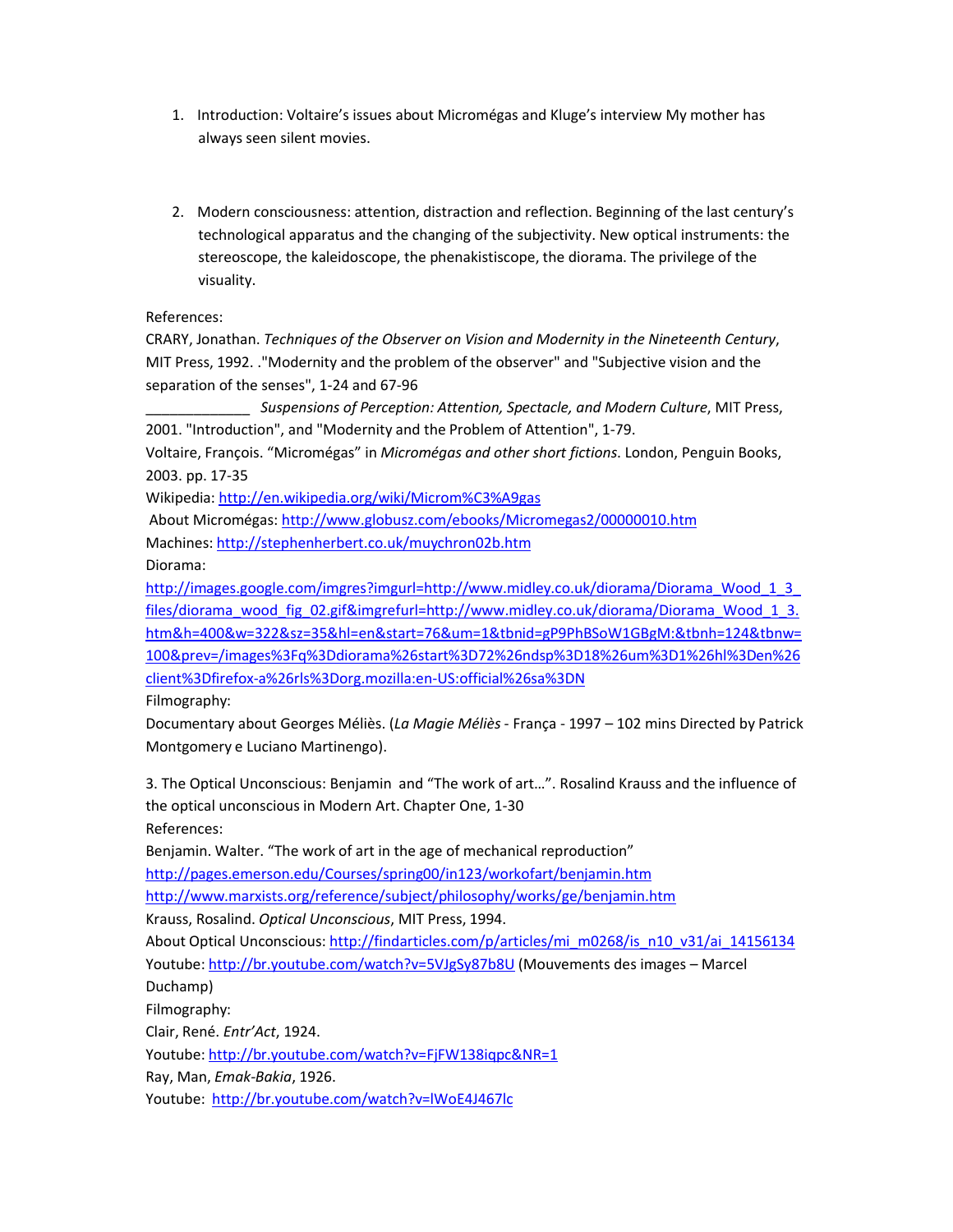Ray, Man. *Le retour à la raison*, 1923. Youtube: http://br.youtube.com/watch?v=SiFnC4fxBmw

4. Mechanic machines – human traces and machines traces. When was very clear what media was….

References:

Cavel, Stanley. *The World Viewed: Reflections on the Ontology of Film* (1971); 2nd enlarged edn. (1979). "Automatism", 101-108. Elsaesser, Thomas. "Early film History and Multi-Media: An Archeology of Possible Future?" in *New* 

*Media and Old Media: a history and theory reader*. Ed. Chun and Keenan. Routledge, 2006, 13-25 Filmography:

Jean-Luc Godard. *Alphaville*, 1960.

Youtube: http://br.youtube.com/watch?v=FbprR2W9pD4 (original trailer) Alexander Kluge. *The big mess*, 1969/70.

5. New Media and old media. The language of new media.

References:

Manovich, Lev. *The Language of New Media*, MIT Press, 2001 "What is New Media", 18-61. Hansen, Mark. *New Philosophy for New Media*, MIT Press, 2006.Part 1. "Between Body and Image: On the Newness of New Media Art", 21-46

References:

Dziga Vertov. *The man with a movie camera*, 1929.

Jeffrey Shaw's website: http://www.jeffrey-shaw.net

Lev Manovich and Andreas Kratky's *Soft Cinema*: http://www.softcinema.net/?reload

6. Post-Media Condition: the mixing of media or archeology of medium? References:

Krauss. Rosalind. *A Voyage on the North Sea: Art in the Age of the Post-medium Condition*, Thames & Hudson, 1999.

Reading: http://csmt.uchicago.edu/annotations/kraussvoyage.htm Weibel, Peter: Postmedia Condition:

http://www.medialabmadrid.org/medialab/medialab.php?l=0&a=a&i=329

Hansen, Mark. *New Philosophy for New Media*, MIT Press, 2006.Part 1. "Between Body and Image:

On the Newness of New Media Art", 21-46

Videography:

*Journey to the Moon* by William Kentridge: http://www.youtube.com/watch?v=oKOJSEU-Sy Zachary Lieberman's works: http://www.thesystemis.com/

7 and 8. Critical concepts for computing in the arts: troubling and discussing concepts such as: Hybridism, remixing, data aesthetics, interactivity, collaboration.

**Midterm evaluation**: Students must bring short definitions of important concepts and works related to new media and contemporary art in order to note similarities and differences. A round table discussion will review studied concepts and the definitions related to the computer field.

9. Precedents: Unbearable screen. Collaborative works from the sixties and Structuralism. Dreams realized?